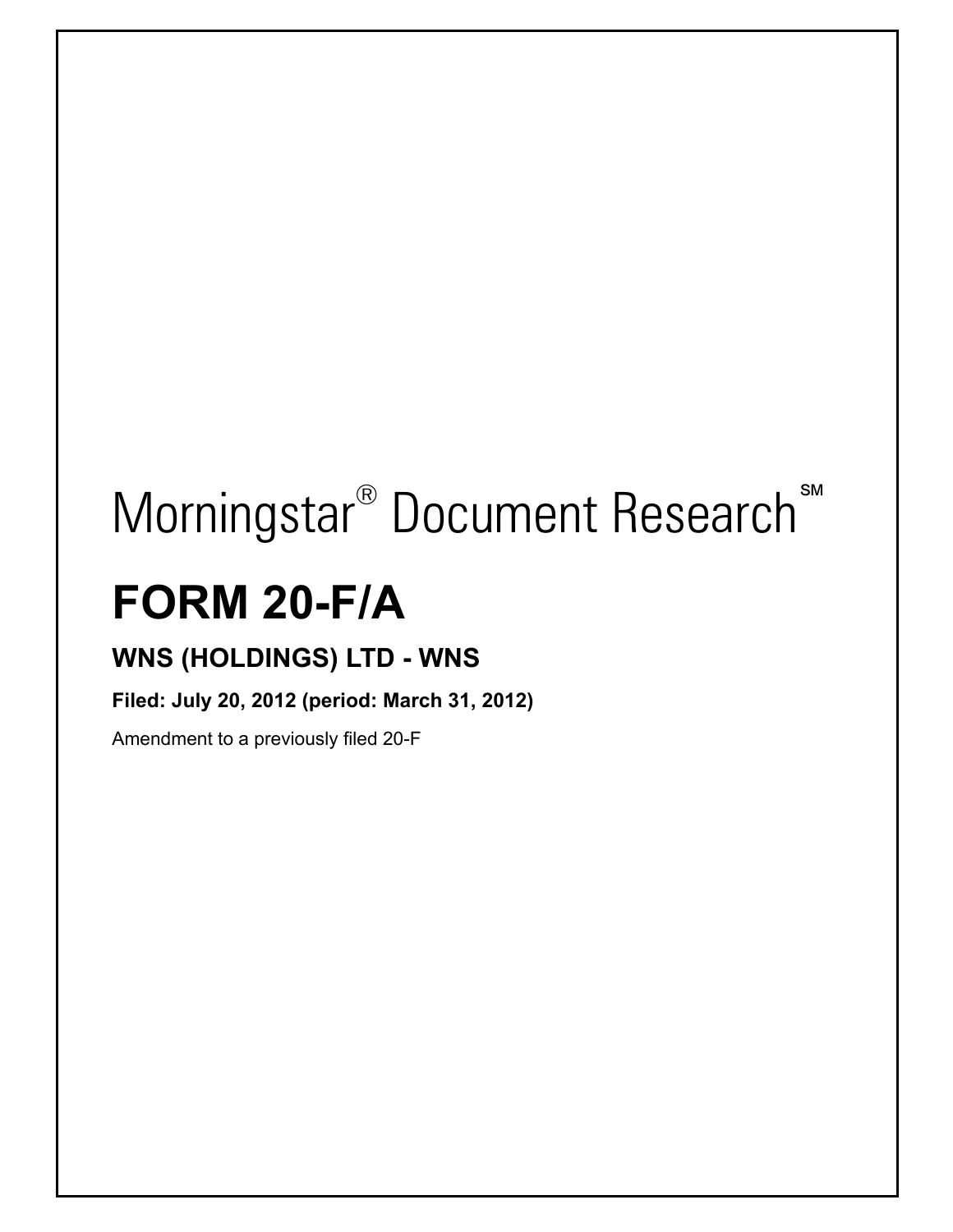#### **SECURITIES AND EXCHANGE COMMISSION**

**Washington, DC 20549**

### **FORM 20-F/A**

**(Amendment No. 1)**

� **REGISTRATION STATEMENT PURSUANT TO SECTION 12(b) OR 12(g) OF THE SECURITIES EXCHANGE ACT OF 1934 OR**

⌧ **ANNUAL REPORT PURSUANT TO SECTION 13 OR 15(d) OF THE SECURITIES EXCHANGE ACT OF 1934**

**For the fiscal year ended March 31, 2012**

**OR**

#### $\Box$  **TRANSITION REPORT PURSUANT TO SECTION 13 OR 15(d) OF THE SECURITIES EXCHANGE ACT OF 1934**

**For the transition period from to**

**OR**

� **SHELL COMPANY REPORT PURSUANT TO SECTION 13 OR 15(d) OF THE SECURITIES EXCHANGE ACT OF 1934**

**Date of event requiring this shell company report** 

**Commission file number 001-32945**

## **WNS (Holdings) Limited**

**(Exact name of Registrant as specified in its Charter)**

**(Translation of Registrant's name into English) (Jurisdiction of incorporation or organization)**

**Not Applicable Jersey, Channel Islands**

**Gate 4, Godrej & Boyce Complex Pirojshanagar, Vikhroli(W) Mumbai 400 079, India (91-22) 4095-2100 (Address and Telephone number of principal executive offices)**

> **Alok Misra Group Chief Financial Officer Gate 4, Godrej & Boyce Complex Pirojshanagar, Vikhroli(W) Mumbai 400 079, India (91-22) 4095-2100 alok.misra@wns.com**

**(Name, Telephone, E-mail and/or Facsimile number and Address of Company Contact Person)**

Securities registered or to be registered pursuant to Section 12(b) of the Act.

American Depositary Shares, each represented by one Ordinary Share, par value 10 pence per share The New York Stock Exchange The New York Stock Exchange

**Title of each class Name of each exchange on which registered**

Securities registered or to be registered pursuant to Section 12(g) of the Act.

None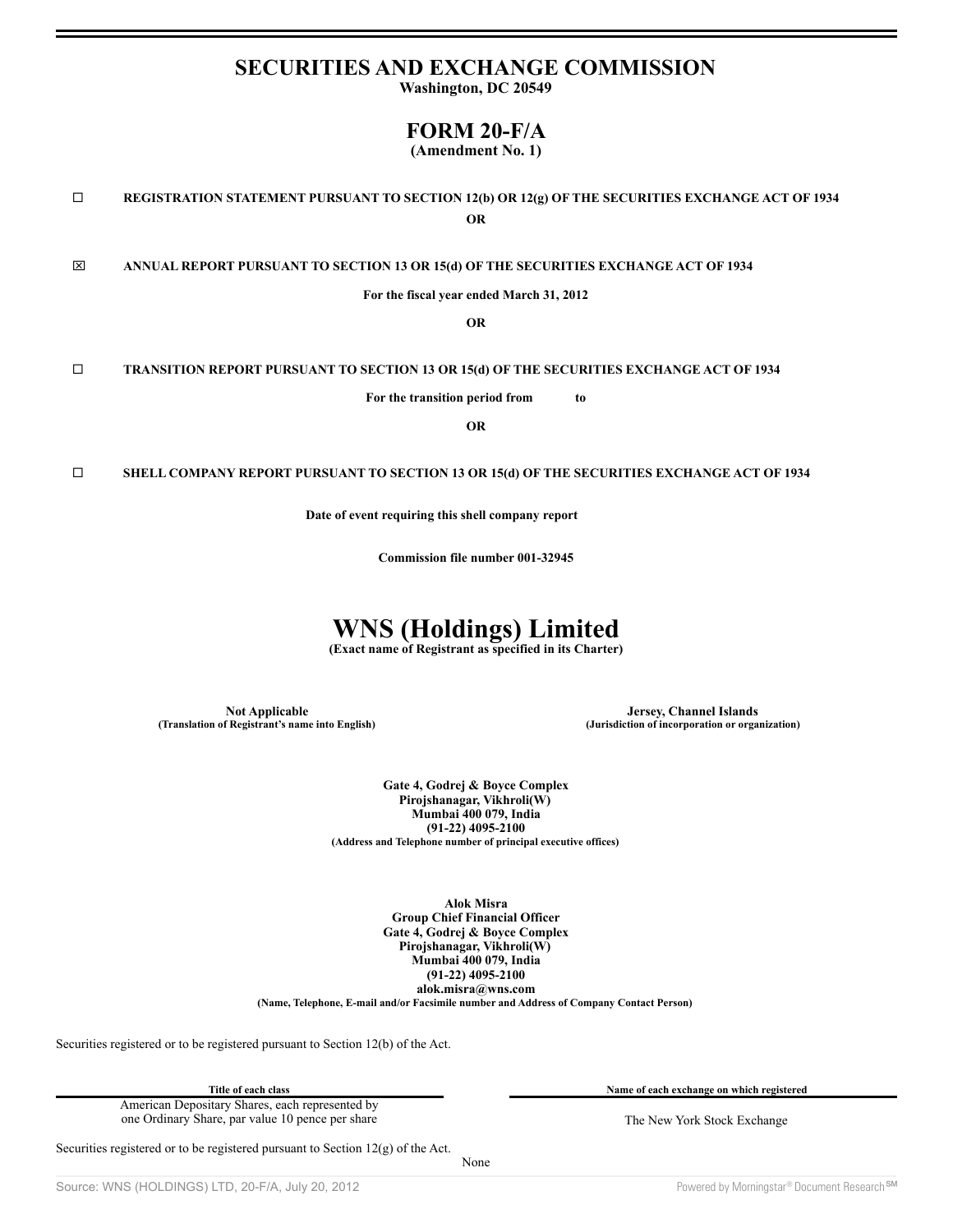Securities for which there is a reporting obligation pursuant to Section 15(d) of the Act None

#### **(Title of Class)**

Indicate the number of outstanding shares of each of the issuer's classes of capital or common stock as of the close of the period covered by the annual report.

As at March 31, 2012, 50,078,881 ordinary shares, par value 10 pence per share, were issued and outstanding, of which 34,931,671 ordinary shares were held in the form of American Depositary Shares, or ADSs. Each ADS represents one ordinary share.

Indicate by check mark if the registrant is a well-known seasoned issuer, as defined in Rule 405 of the Securities Act. Yes  $\Box$  No  $\boxtimes$ 

If this report is an annual or transition report, indicate by check mark if the registrant is not required to file reports pursuant to Section 13 or 15(d) of the Securities Exchange Act of 1934. Yes  $\Box$  No  $\boxtimes$ 

Note — Checking the box above will not relieve any registrant required to file reports pursuant to Section 13 or 15(d) of the Securities Exchange Act of 1934 from their obligations under those Sections.

Indicate by check mark whether the registrant: (1) has filed all reports required to be filed by Section 13 or 15(d) of the Securities Exchange Act of 1934 during the preceding 12 months (or for such shorter period that the registrant was required to file such reports), and (2) has been subject to such filing requirements for the past 90 days. Yes  $\boxtimes$  No  $\Box$ 

Indicate by check mark whether the registrant has submitted electronically and posted on its corporate Web site, if any, every Interactive Data File required to be submitted and posted pursuant to Rule 405 of Regulation S-T (§232.405 of this chapter) during the preceding 12 months (or for such shorter period that the registrant was required to submit and post such files). Yes  $\Box$  No  $\Box$ 

Indicate by check mark whether the registrant is a large accelerated filer, an accelerated filer, or a non-accelerated filer. See definition of "accelerated filer and large accelerated filer" in Rule 12b-2 of the Exchange Act. (Check one):

Large accelerated filer  $\Box$  Accelerated filer  $\Box$  Non-accelerated filer  $\Box$ 

Indicate by check mark which basis of accounting the registrant has used to prepare the financial statements included in this filing:

U.S. GAAP  $\Box$ International Financial Reporting Standards as issued by the International Accounting Standards Board  $\boxtimes$ Other  $\Box$ 

If "Other" has been checked in response to the previous question, indicate by check mark which financial statement item the registrant has elected to follow: Item 17  $\Box$  Item 18  $\Box$ 

If this report is an annual report, indicate by check mark whether the registrant is a shell company (as defined in Rule 12b-2 of the Exchange Act). Yes  $\square$  No  $\square$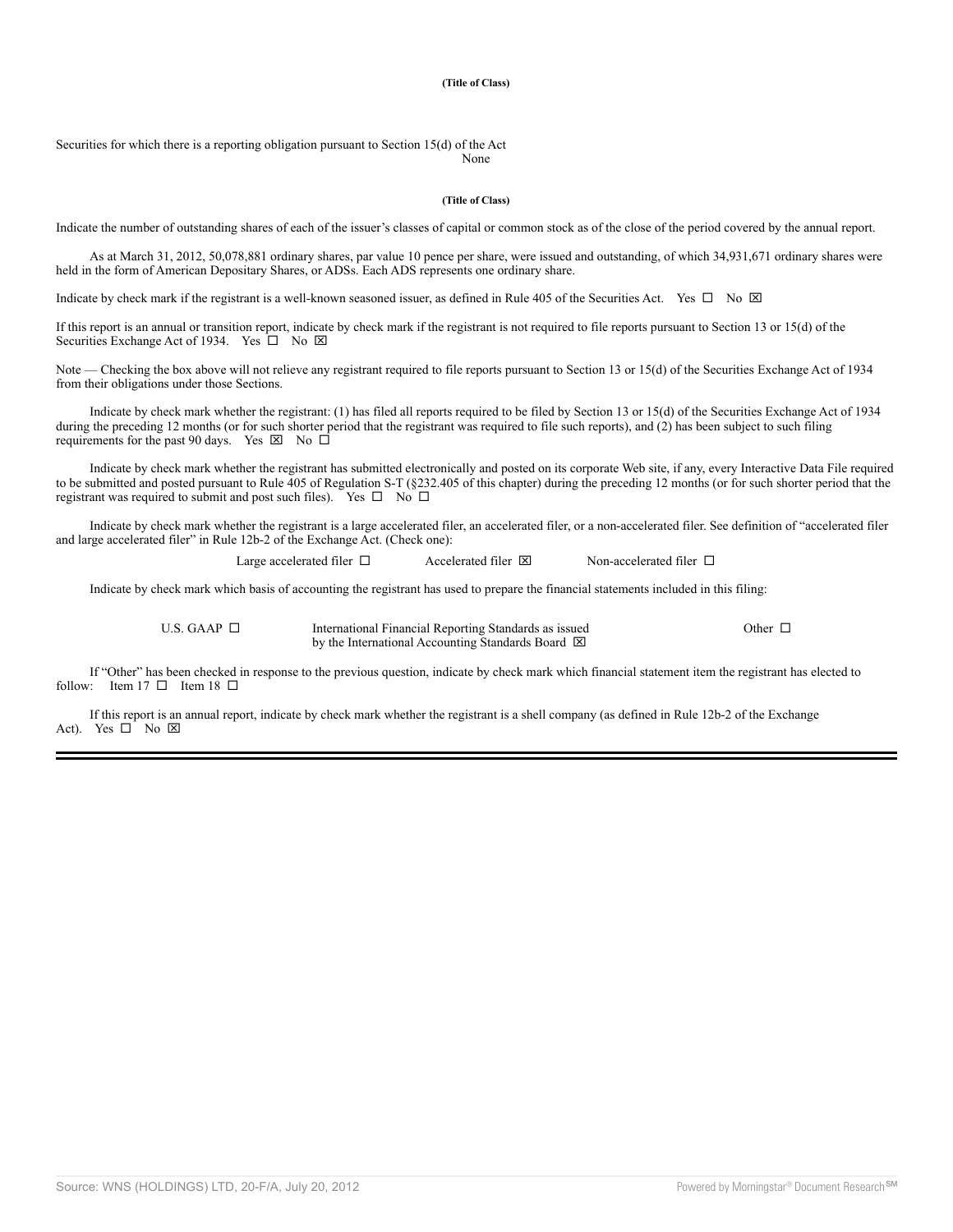#### **EXPLANATORY NOTE**

This Amendment No. 1 on Form 20-F/A ("Amendment No. 1") to our annual report on Form 20-F for the fiscal year ended March 31, 2012, which was originally filed with the Securities and Exchange Commission (the "Commission") on April 26, 2012 ("Form 20-F"), is being filed solely for the purpose of amending Item 7 (Major Shareholders and Related Party Transactions) and Item 19 (Exhibits), and to file Exhibit 4.15. Amendment No. 1 speaks as of the original filing date of our Form 20-F on April 26, 2012. Other than for the purpose of amending Item 7 and Item 19, and to file Exhibit 4.15 therewith, this Amendment No. 1 does not, and does not purport to, amend, update or restate the information in any other item of our Form 20-F filed on April 26, 2012.

#### **ITEM 7. MAJOR SHAREHOLDERS AND RELATED PARTY TRANSACTIONS**

#### **A. Major Shareholders**

The following table sets forth information regarding beneficial ownership of our ordinary shares as at March 31, 2012 held by each person who is known to us to have 5.0% or more beneficial share ownership based on an aggregate of 50,078,881 ordinary shares outstanding as of that date. Beneficial ownership is determined in accordance with the rules of the Commission and includes shares over which the indicated beneficial owner exercises voting and/or investment power or receives the economic benefit of ownership of such securities. Ordinary shares subject to options currently exercisable or exercisable within 60 days are deemed outstanding for the purposes of computing the percentage ownership of the person holding the options but are not deemed outstanding for the purposes of computing the percentage ownership of any other person.

|                                                                                                   |                                                      | Percentage                      |
|---------------------------------------------------------------------------------------------------|------------------------------------------------------|---------------------------------|
| <b>Name of Beneficial Owner</b>                                                                   | <b>Number of Shares</b><br><b>Beneficially Owned</b> | <b>Beneficially</b><br>Owned(1) |
| Warburg Pincus <sup>(2)</sup><br>FMR LLC <sup>(3)</sup>                                           | 14.519.144                                           | 28.99%                          |
|                                                                                                   | 6.354.465                                            | 12.69%                          |
|                                                                                                   | 6,103,983                                            | 12.19%                          |
| Columbia Wanger Asset Management, LLC <sup>(4)</sup><br>Nalanda India Fund Limited <sup>(5)</sup> | 5,211,410                                            | 10.41%                          |

#### **Notes:**

- (1) Based on an aggregate of 50,078,881 ordinary shares outstanding as at March 31, 2012.
- (2) Information is based on Amendment No. 1 to a report on Schedule 13G jointly filed with the Commission on March 30, 2012 by (i) Warburg Pincus Private Equity VIII, L.P., a Delaware limited partnership ("WP VIII" and, together with its two affiliated partnerships, Warburg Pincus Netherlands Private Equity VIII C.V. I, a company formed under the laws of the Netherlands ("WP VIII CV I"), and WP-WPVIII Investors, L.P., a Delaware limited partnership ("WP-WPVIII Investors"), the "WP VIII Funds"); (ii) Warburg Pincus International Partners, L.P., a Delaware limited partnership ("WPIP" and, together with its two affiliated partnerships, Warburg Pincus Netherlands International Partners I C.V., a company formed under the laws of the Netherlands ("WPIP I CV"), and WP-WPIP Investors L.P., a Delaware limited partnership ("WP-WPIP Investors"), the "WPIP Funds"); (iii) Warburg Pincus Partners LLC, a New York limited liability company ("WPP LLC"), the general partner of WP VIII, WPIP, WP VIII CV I and WPIP I CV, and the sole member of certain Delaware limited liability companies affiliated with the WP VIII Funds and the WPIP Funds; (iv) Warburg Pincus & Co., a New York general partnership ("WP"), the managing member of WPP LLC; (v) Warburg Pincus LLC, a New York limited liability company ("WP LLC"), which manages the WP VIII Funds and the WPIP Funds; and (vi) Messrs. Charles R. Kaye and Joseph P. Landy, each a United States citizen and a Managing General Partner of WP and Co-President and Managing Member of WP LLC, and who may be deemed to control the WP VIII Funds, the WPIP Funds, WPP LLC, WP LLC and WP.
- (3) Information is based on Amendment No. 5 to a report on Schedule 13G jointly filed with the Commission on February 14, 2011 by FMR LLC, Edward C. Johnson 3d, Fidelity Management & Research Company and Fidelity Mid Cap Stock Fund. Edward C. Johnson 3d is the Chairman of FMR LLC. Fidelity Management & Research Company, a wholly owned subsidiary of FMR LLC, is the investment adviser to Fidelity Mid Cap Stock Fund.
- (4) Information is based on Amendment No. 4 to a report on Schedule 13G filed with the Commission on February 10, 2012 by Columbia Wanger Asset Management, LLC.
- (5) Information is based on a report on Schedule 13G filed with the Commission on February 2, 2011 by Nalanda India Fund Limited.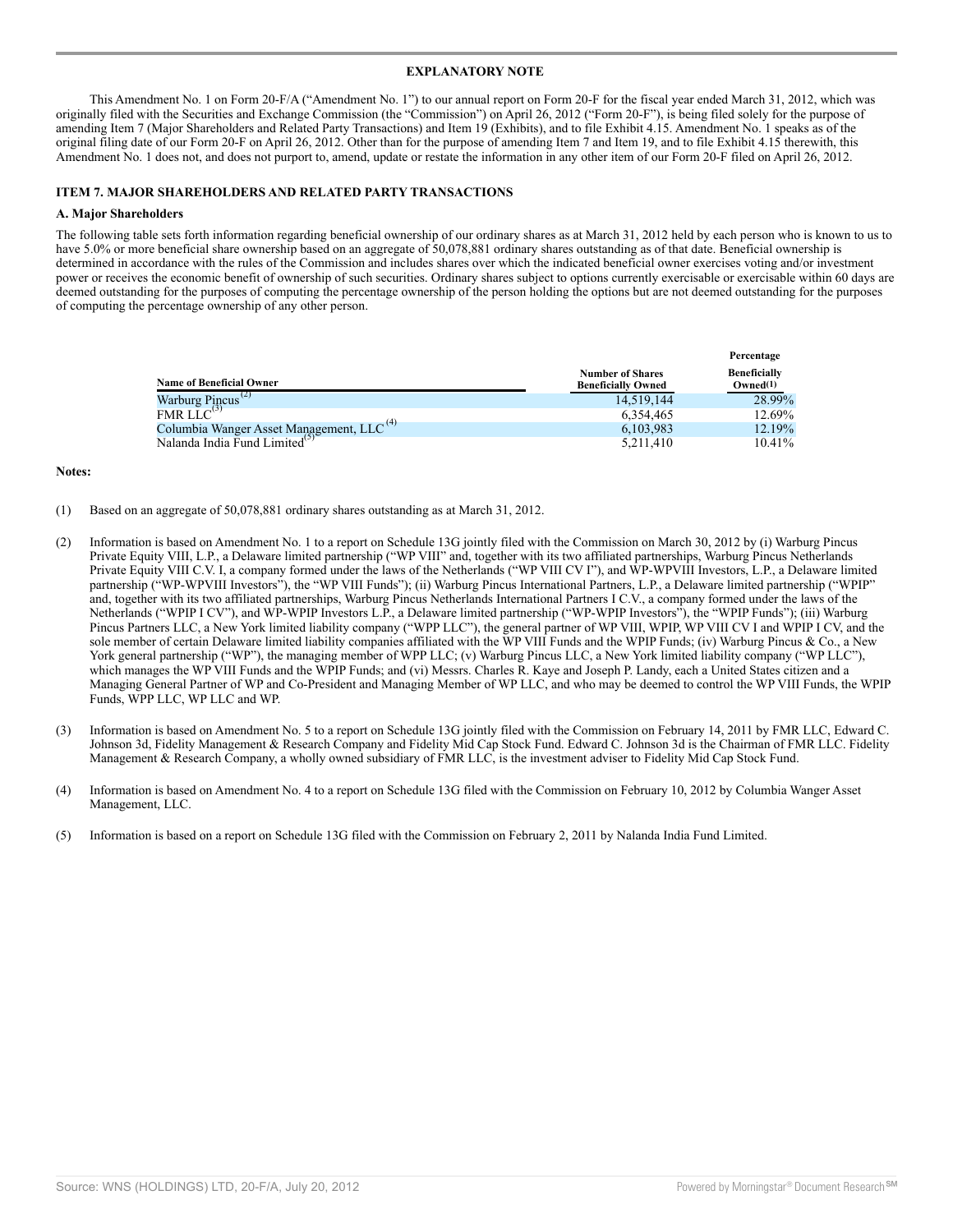The following summarizes the significant changes in the percentage ownership held by our major shareholders during the past three years:

- In February 2012, Warburg Pincus sold 6,847,500 of its ADSs (representing 6,847,500 ordinary shares) in our company, reducing its overall ownership from approximately 47.8% to approximately 29.0%, as described in Amendment No. 1 to a report on Schedule 13G jointly filed with the Commission on March 30, 2012.
- FMR LLC reported its percentage ownership of our ordinary shares to be 12.641% (based on the then number of our ordinary shares reported as outstanding at that time) in Amendment No. 4 to a report on Schedule 13G jointly filed with the Commission on February 16, 2010 and 15.00% (based on the then number of our ordinary shares reported as outstanding at that time) in Amendment No. 5 to a report on Schedule 13G jointly filed with the Commission on February 14, 2011.
- Columbia Wanger Asset Management, L.P. reported its percentage ownership of our ordinary shares to be 12.2% (based on the then number of our ordinary shares reported as outstanding at that time) in Amendment No. 2 to a report on Schedule 13G filed with the Commission on February 10, 2010 and 13.4% (based on the then number of our ordinary shares reported as outstanding at that time) in Amendment No. 3 to a report on Schedule 13G filed with the Commission on February 11, 2011. Columbia Wanger Asset Management, LLC reported its percentage ownership of our ordinary shares to be 13.7% (based on the then number of our ordinary shares reported as outstanding at that time) in Amendment No. 4 to a report on Schedule 13G filed with the Commission on February 10, 2012.
- Nalanda India Fund Limited reported its percentage ownership of our ordinary shares to be 12.3% (based on the then number of our ordinary shares reported as outstanding at that time) in reports on Schedule 13G filed with the Commission on February 10, 2009 and January 13, 2010 and 11.76% (based on the then number of our ordinary shares reported as outstanding at that time) in reports on Schedule 13G filed with the Commission on February 2, 2011.
- Tiger Global Management, LLC reported that it divested its entire 6.6% ownership of our ordinary shares in Amendment No. 2 to a report on Schedule 13G filed with the Commission on February 12, 2010.

None of our major shareholders have different voting rights from our other shareholders.

As at March 31, 2012, 14,569,658 of our ordinary shares, representing 29.09% of our outstanding ordinary shares, were held by a total of 24 holders of record with addresses in the US. As at the same date, 34,931,671 of our ADSs (representing 34,931,671 ordinary shares), representing 69.75% of our outstanding ordinary shares, were held by one registered holder of record with addresses in and outside of the US. Since certain of these ordinary shares and ADSs were held by brokers or other nominees, the number of record holders in the US may not be representative of the number of beneficial holders or where the beneficial holders are resident. All holders of our ordinary shares are entitled to the same voting rights.

We have entered into a Registration Rights Agreement dated October 12, 2011, or the Registration Rights Agreement, pursuant to which we have granted, subject to certain conditions, to Warburg Pincus certain demand registration rights. These demand rights entitle these shareholders to require us to use our reasonable efforts to prepare and file, on not more than two occasions, a shelf registration statement on Form F-3 or, if we are not eligible to file a registration statement on Form F-3, a non-shelf registration statement on Form F-1, under the Securities Act. The request for registration must cover at least that number of shares with an aggregate proposed offering price, net of underwriting commissions, of at least US\$2 million. Pursuant to the Registration Rights Agreement, we have also granted, subject to certain conditions, to Warburg Pincus certain piggy-back registration rights entitling these shareholders to sell their ordinary shares in a registered offering of our company. In connection with an underwritten offering pursuant to a registration under the Registration Rights Agreement, if, in the opinion of the managing underwriter, it is appropriate because of marketing and other factors, to limit the number of shares to be included in the offering, then only that number of shares which the managing underwriter believes could be included in the offering would be included, with any shares proposed to be sold by our company having priority of inclusion in the offering. We are entitled in certain circumstances, including the existence of material non-public information, to defer filing a registration statement pursuant to a demand request or suspend any sales pursuant to an effective registration statement.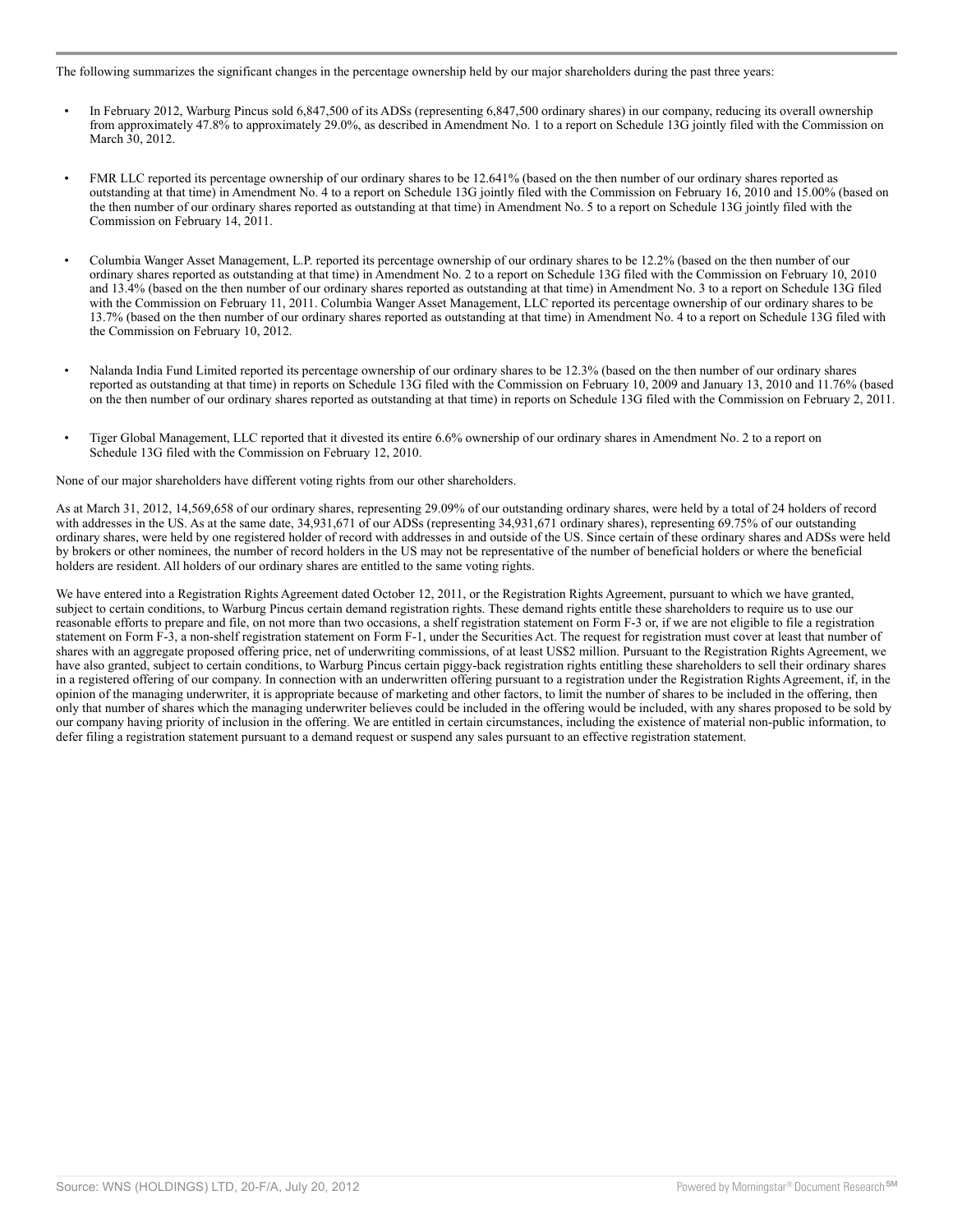We have agreed to bear the expenses incurred in connection with such registrations, excluding underwriting discounts and commissions and selling shareholders' legal fees. We have also agreed, under certain circumstances, to indemnify these shareholders and the underwriters in connection with such registrations. These shareholders have agreed to indemnify us and the underwriters in connection with any such registrations provided that their obligation to indemnify is limited to the amount of sale proceeds received by them.

Pursuant to the terms of the Registration Rights Agreement, we are prohibited from entering into any merger, consolidation or reorganization in which our company will not be the surviving corporation unless the successor corporation agrees to assume the obligations and duties of the company under the Registration Rights Agreement.

These registration rights will expire at the earlier of the date on which these shareholders cease to own any "registrable shares" (as defined in the Registration Rights Agreement) and the sixth anniversary of the Registration Rights Agreement. The ordinary shares owned by these shareholders cease to be "registrable shares" when they are able to sell freely their shares without any restriction pursuant to Rule 144 of the Securities Act.

We have filed the shelf registration statement on Form F-3 (File No. 333-177250) on October 12, 2011 and amended it on November 22, 2011 pursuant to the Registration Rights Agreement.

#### **B. Related Party Transactions**

#### (Amounts in thousands)

Since fiscal 2003, we have entered into agreements with certain investee companies of one of our principal shareholders, Warburg Pincus, to provide business process outsourcing services. These investee companies are companies in which Warburg Pincus has 10% or more beneficial share ownership. In fiscal 2012, 2011 and 2010, these investee companies in the aggregate accounted for \$3,954, \$3,752 and \$2,625, respectively. We have also entered into agreements with certain other investee companies of Warburg Pincus under which we receive certain enterprise resource planning services from them. In fiscal 2012, 2011 and 2010, these investee companies in the aggregate accounted for \$nil, \$20 and \$nil in expenses, respectively.

On January 1, 2005, we entered into an agreement with Datacap Software Private Limited, or Datacap, pursuant to which Datacap granted us the license to use its proprietary IT-enabled services software program. Johnson J. Selvadurai, our Managing Director — Europe, is a principal shareholder of Datacap**.** In fiscal 2012, 2011 and 2010, we paid \$nil, \$1 and \$5, respectively, for the license under the agreement. In fiscal 2012, 2011 and 2010, we paid Datacap \$29, \$nil and \$2, respectively, for purchases of computers and software.

In the fiscal 2011, we paid \$55 to SIFE India, a non-profit company at which Mr. Keshav R. Murugesh, our director, held directorship.

In the fiscal 2012, we paid \$8 to HDFC Ergo General Insurance Company Limited towards travel insurance for the employees of our company, where our director, Mr. Deepak S. Parekh, is the Chairman of the Board of Directors.

In March 2008, we entered into an agreement with Singapore Telecommunications Limited, or Singtel, for the provision of lease line services. Our director, Mr. Deepak S. Parekh, was an executive director of Singtel until July 2010. In fiscal 2012, 2011 and 2010 we paid Singtel \$nil, \$161 and \$319, respectively, for such services.

In fiscal 2012, 2011 and 2010, we paid \$5, \$nil and \$4, respectively, to The Indian Hotels Company Limited towards hiring of accommodation and related services. Our director, Mr. Deepak S. Parekh, is a director of The Indian Hotels Company Limited.

#### **C. Interests of Experts and Counsel**

Not applicable.

#### **ITEM 19. EXHIBITS**

The following exhibits are filed as part of this annual report:

 1.1 Memorandum of Association of WNS (Holdings) Limited, as amended — incorporated by reference to Exhibit 3.1 of the Registration Statement on Form F-1 (File No. 333-135590) of WNS (Holdings) Limited, as filed with the Commission on July 3, 2006.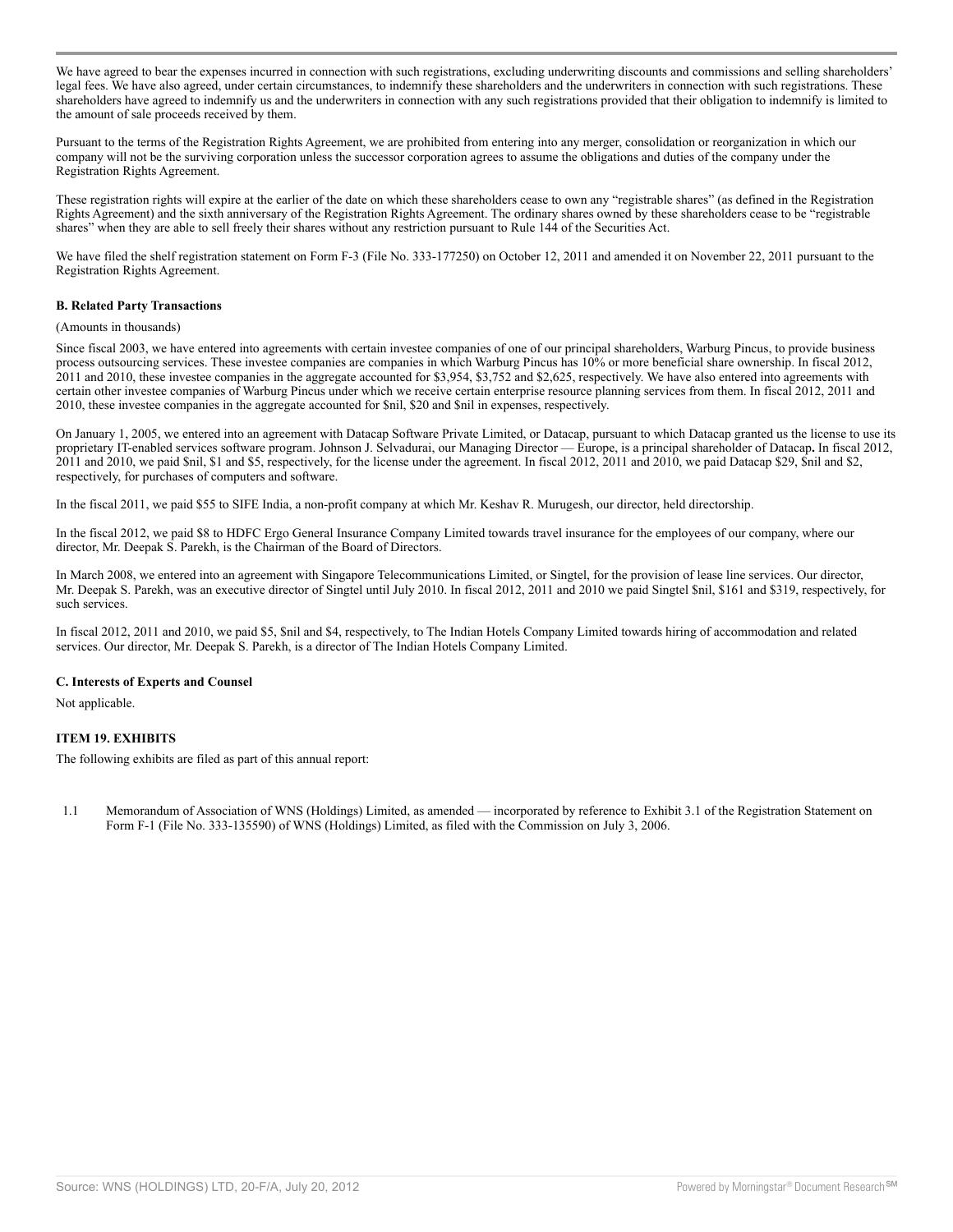- 1.2 Articles of Association of WNS (Holdings) Limited, as amended — incorporated by reference to Exhibit 3.2 of the Registration Statement on Form F-1 (File No. 333-135590) of WNS (Holdings) Limited, as filed with the Commission on July 3, 2006.
- 2.1 Form of Deposit Agreement among WNS (Holdings) Limited, Deutsche Bank Trust Company Americas, as Depositary, and the holders and beneficial owners of American Depositary Shares evidenced by American Depositary Receipts, or ADR, issued thereunder (including the Form of ADR) — incorporated by reference to Exhibit 4.1 of the Registration Statement on Form F-1 (File No. 333-135590) of WNS (Holdings) Limited, as filed with the Commission on July 3, 2006.
- 2.2 Specimen Ordinary Share Certificate of WNS (Holdings) Limited — incorporated by reference to Exhibit 4.4 of the Registration Statement on Form 8-A (File No. 001-32945) of WNS (Holdings) Limited, as filed with the Commission on July 14, 2006.
- 4.1 Lease Deed dated January 25, 2006 between DLF Cyber City and WNS Global Services Private Limited — incorporated by reference to Exhibit 4.2 of the Annual Report on Form 20-F for fiscal 2007 (File No. 001-32945) of WNS (Holdings) Limited, as filed with the Commission on June 26, 2007.
- 4.2 Lease Deed dated March 10, 2005 between DLF Cyber City and WNS Global Services Private Limited — incorporated by reference to Exhibit 10.2 of the Registration Statement on Form F-1 (File No. 333-135590) of WNS (Holdings) Limited, as filed with the Commission on July 3, 2006.
- 4.3 Leave and Licence Agreement dated May 10, 2011 between Godrej & Boyce Manufacturing Company Limited and WNS Global Services Private Limited with respect to the lease of office premises with an aggregate area of 84,429 square feet at Plant 10.\*\*
- 4.4 Leave and Licence Agreement dated May 10, 2011 between Godrej & Boyce Manufacturing Company Limited and WNS Global Services Private Limited with respect to the lease of office premises with an aggregate area of 108,000 square feet at Plant 5.\*\*
- 4.5 Leave and Licence Agreement dated May 10, 2011 between Godrej & Boyce Manufacturing Company Limited and WNS Global Services Private Limited with respect to the lease of office premises with an aggregate area of 84,934 square feet at Plant 11.\*\*
- 4.6 Lease Deed dated December 6, 2010 between DLF Assets Private Limited and WNS Global Services Private Limited with respect to lease of office premises — incorporated by reference to Exhibit 4.7 of the Annual Report on Form 20-F for fiscal 2011 (File No. 001-32945) of WNS (Holdings) Limited, as filed with the Commission on April 29, 2011.
- 4.7 Lease Deed dated January 28, 2011 between BCR Real Estate Fund and WNS BPO Services Costa Rica, S.A. with respect to lease premises incorporated by reference to Exhibit 4.8 of the Annual Report on Form 20-F for fiscal 2011 (File No. 001-32945) of WNS (Holdings) Limited, as filed with the Commission on April 29, 2011.
- 4.8 Lease Deed dated January 20, 2012 between Sri Divi Satya Mohan, Sri Attaluri Praveen, Sri Divi Satya Sayee Babu and WNS Global Services Private Limited with respect to lease of office premises.\*\*
- 4.9 WNS (Holdings) Limited 2002 Stock Incentive Plan — incorporated by reference to Exhibit 10.10 of the Registration Statement on Form F-1 (File No. 333-135590) of WNS (Holdings) Limited, as filed with the Commission on July 3, 2006.
- 4.10 Form of the Second Amended and Restated WNS (Holdings) Limited 2006 Incentive Award Plan — incorporated by reference to Appendix A to WNS (Holdings) Limited's Proxy Statement which was furnished as Exhibit 99.3 of its Report on Form 6-K (File No. 001-32945), as furnished to the Commission on August 12, 2011.
- 4.11 Master Services Agreement, dated July 11, 2008, between Aviva Global Services (Management Services) Private Ltd. and WNS Capital Investment Limited — incorporated by reference to Exhibit 4.16 of the Annual Report on Form 20-F for fiscal 2008 (File No. 001-32945) of WNS (Holdings) Limited, as filed with the Commission on August 1, 2008. #
- 4.12 Variation Agreement dated August 3, 2009 between Aviva Global Services (Management Services) Private Ltd. and WNS Capital Investment Limited — incorporated by reference to Exhibit 4.13 of the Annual Report on Form 20-F for fiscal 2011 (File No. 001-32945) of WNS (Holdings) Limited, as filed with the Commission on April 29, 2011.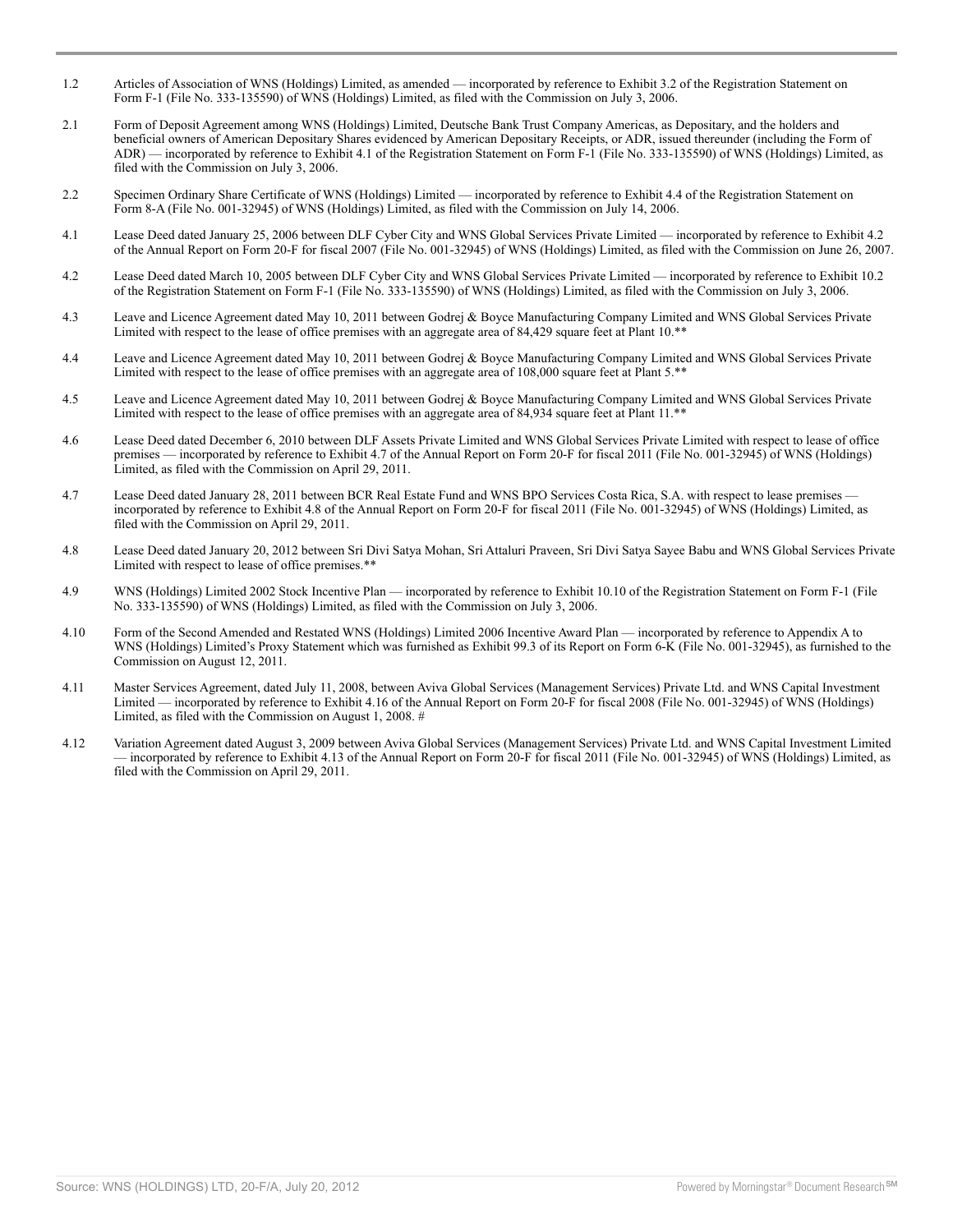- 4.13 Novation and Agreement of Amendment dated March 24, 2011 between Aviva Global Services (Management Services) Private Ltd., WNS Capital Investment Limited and WNS Global Services Private Limited to assign the Master Services Agreement, dated July 11, 2008, between Aviva Global Services (Management Services) Private Ltd. and WNS Capital Investment Limited which was incorporated by reference to Exhibit 4.16 of the Annual Report on Form 20-F for fiscal 2008 (File No. 001-32945) of WNS (Holdings) Limited, as filed with the Commission on August 1, 2008. incorporated by reference to Exhibit 4.14 of the Annual Report on Form 20-F for fiscal 2011 (File No. 001-32945) of WNS (Holdings) Limited, as filed with the Commission on April 29, 2011.
- 4.14 Facility Agreement dated July 2, 2010 between WNS (Mauritius) Limited, as borrower, WNS (Holdings) Limited and subsidiary guarantors named there in, the Hongkong and Shanghai Banking Corporation Limited, DBS Bank Ltd and BNP Paribas, as lead arrangers, and others — incorporated by reference to Exhibit 99.1 of the Report on Form 6-K (File No. 001-32945) of WNS (Holdings) Limited, as furnished to the Commission on July 30, 2010.
- 4.15 Registration Rights Agreement, dated October 12, 2011, among Warburg Pincus Private Equity VIII, L.P., Warburg Pincus International Partners, L.P., Warburg Pincus Netherlands International Partners I, C.V. and WNS (Holdings) Limited. — incorporated by reference to Exhibit 10.1 of the Registration Statement on Form F-3 (File No. 333-177250) of WNS (Holdings) Limited, as filed with the Commission on October 12, 2011.
- 8.1 List of subsidiaries of WNS (Holdings) Limited.\*\*
- 12.1 Certification by the Chief Executive Officer pursuant to 17 CFR 240, 15d-14(a), as adopted pursuant to Section 302 of the Sarbanes-Oxley Act of 2002, regarding the Annual Report on Form 20-F for the fiscal year ended March 31, 2012. \*\*
- 12.2 Certification by the Chief Financial Officer pursuant to 17 CFR 240, 15d-14(a), as adopted pursuant to Section 302 of the Sarbanes-Oxley Act of 2002, regarding the Annual Report on Form 20-F for the fiscal year ended March 31, 2012. \*\*
- 12.3 Certification by the Chief Executive Officer pursuant to 17 CFR 240, 15d-14(a), as adopted pursuant to Section 302 of the Sarbanes-Oxley Act of 2002, regarding this Amendment No. 1 to the Annual Report on Form 20-F for the fiscal year ended March 31, 2012. \*
- 12.4 Certification by the Chief Financial Officer pursuant to 17 CFR 240, 15d-14(a), as adopted pursuant to Section 302 of the Sarbanes-Oxley Act of 2002 , regarding this Amendment No. 1 to the Annual Report on Form 20-F for the fiscal year ended March 31, 2012. \*
- 13.1 Certification by the Chief Executive Officer pursuant to 18 U.S.C. Section 1350, as adopted pursuant to Section 906 of the Sarbanes-Oxley Act of 2002. \*\*
- 13.2 Certification by the Chief Financial Officer pursuant to 18 U.S.C. Section 1350, as adopted pursuant to Section 906 of the Sarbanes-Oxley Act of 2002. \*\*
- 15.1 Consent of Grant Thornton India LLP, independent registered public accounting firm. \*\*
- Filed herewith.
- \*\* Previously filed as an exhibit to the Annual Report on Form 20-F for the fiscal year ended March 31, 2012 (File No. 001-32945) of WNS (Holdings) Limited, as filed with the Commission on April 26, 2012.
- # Certain portions of this exhibit have been omitted pursuant to a confidential treatment order of the Commission. The omitted portions have been separately filed with the Commission.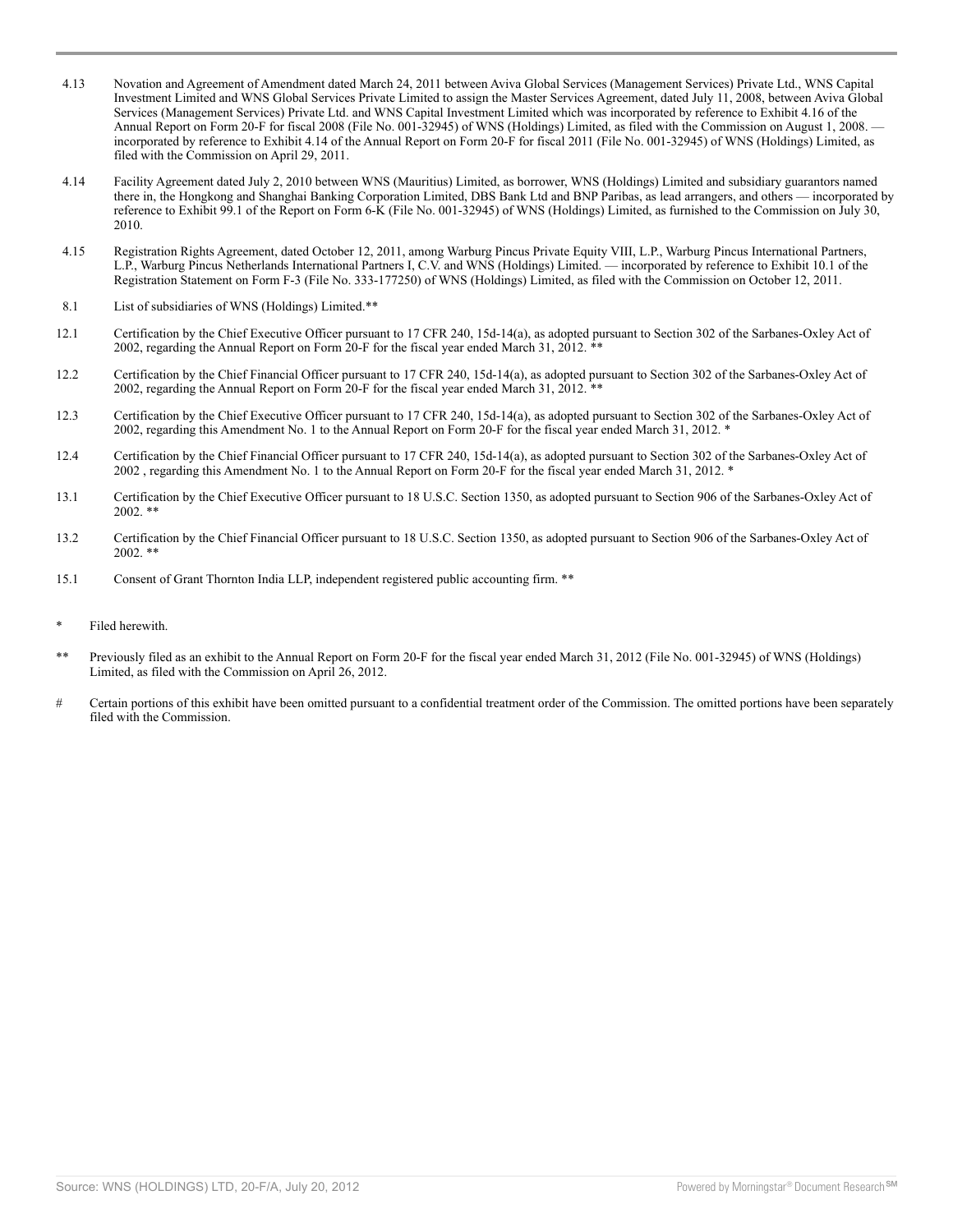#### **SIGNATURES**

The registrant hereby certifies that it meets all of the requirements for filing on Form 20-F/A and that it has duly caused and authorized the undersigned to sign this annual report on its behalf.

Date: July 20, 2012

#### **WNS (HOLDINGS) LIMITED**

By: /s/ Keshav R. Murugesh

Name: Keshav R. Murugesh<br>Title: Group Chief Executiv Group Chief Executive Officer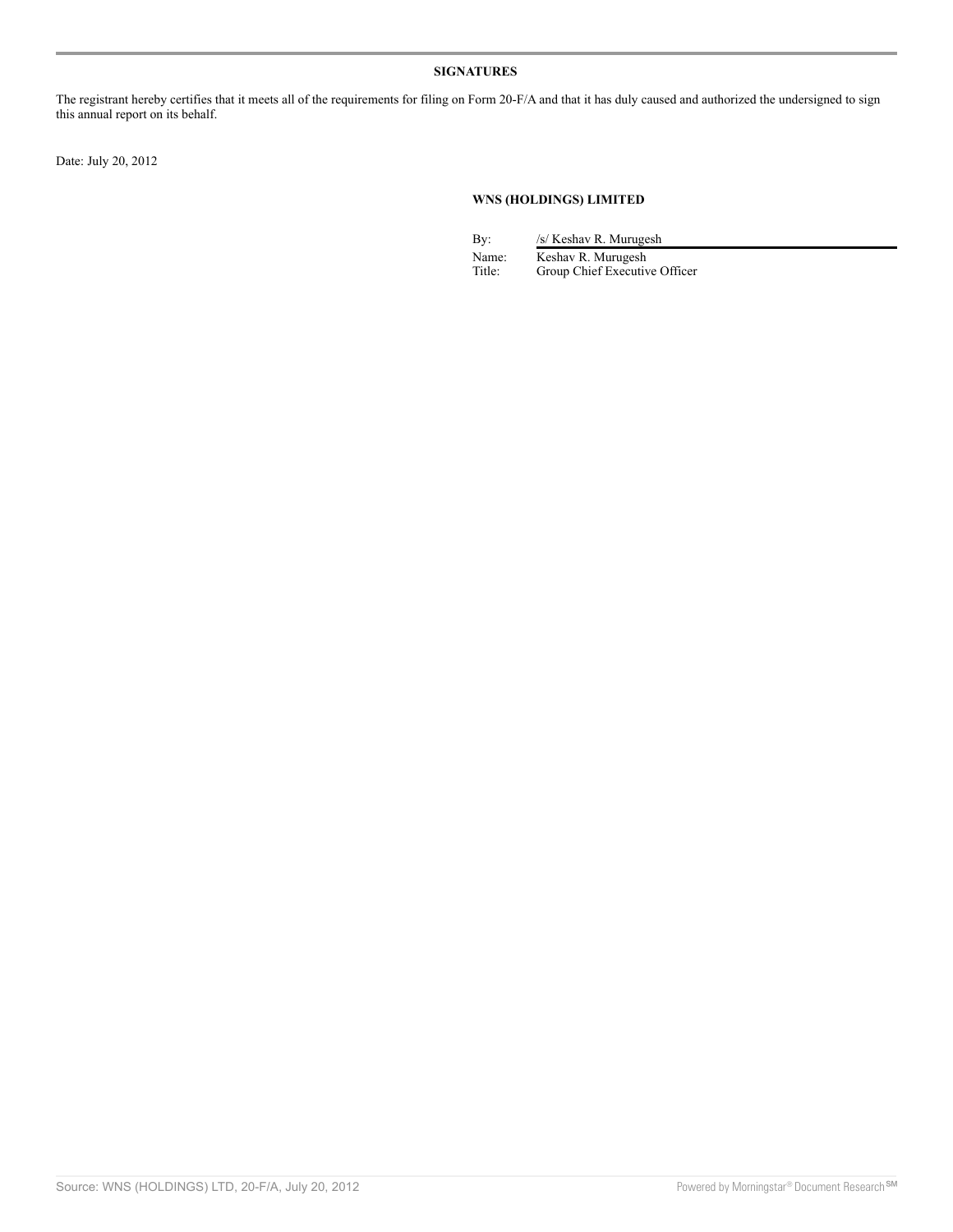#### **Certification of Chief Executive Officer Pursuant to Section 302 of the Sarbanes-Oxley Act of 2002**

I, Keshav R. Murugesh, certify that:

- 1. I have reviewed this annual report on Form 20-F/A of WNS (Holdings) Limited;
- 2. Based on my knowledge, this report does not contain any untrue statement of a material fact or omit to state a material fact necessary to make the statements made, in light of the circumstances under which such statements were made, not misleading with respect to the period covered by this report;
- 3. The company's other certifying officer and I are responsible for establishing and maintaining disclosure controls and procedures (as defined in Exchange Act Rules 13a-15(e) and 15d-15(e)) and internal control over financial reporting (as defined in Exchange Act Rules 13a-15(f) and 15(d)-15(f)) for the company and have:
	- (a) designed such disclosure controls and procedures, or caused such disclosure controls and procedures to be designed under our supervision, to ensure that material information relating to the company, including its consolidated subsidiaries, is made known to us by others within those entities, particularly during the period in which this report is being prepared;
	- (b) designed such internal control over financial reporting, or caused such internal control over financial reporting to be designed under our supervision, to provide reasonable assurance regarding the reliability of financial reporting and the preparation of financial statements for external purposes in accordance with generally accepted accounting principles;
	- (c) evaluated the effectiveness of the company's disclosure controls and procedures and presented in this report our conclusions about the effectiveness of the disclosure controls and procedures, as of the end of the period covered by this report based on such evaluation; and
	- (d) disclosed in this report any change in the company's internal control over financial reporting that occurred during the period covered by the annual report that has materially affected, or is reasonably likely to materially affect, the company's internal control over financial reporting; and
- 4. The company's other certifying officer and I have disclosed, based on our most recent evaluation of internal control over financial reporting, to the company's auditors and the Audit Committee of the company's Board of Directors (or persons performing the equivalent functions):
	- (a) all significant deficiencies and material weaknesses in the design or operation of internal control over financial reporting which are reasonably likely to adversely affect the company's ability to record, process, summarize and report financial information; and
	- (b) any fraud, whether or not material, that involves management or other employees who have a significant role in the company's internal control over financial reporting.

Date: July 20, 2012

- By: /s/ Keshav R. Murugesh
- Name: Keshav R. Murugesh<br>Title: Group Chief Executiv
- Group Chief Executive Officer